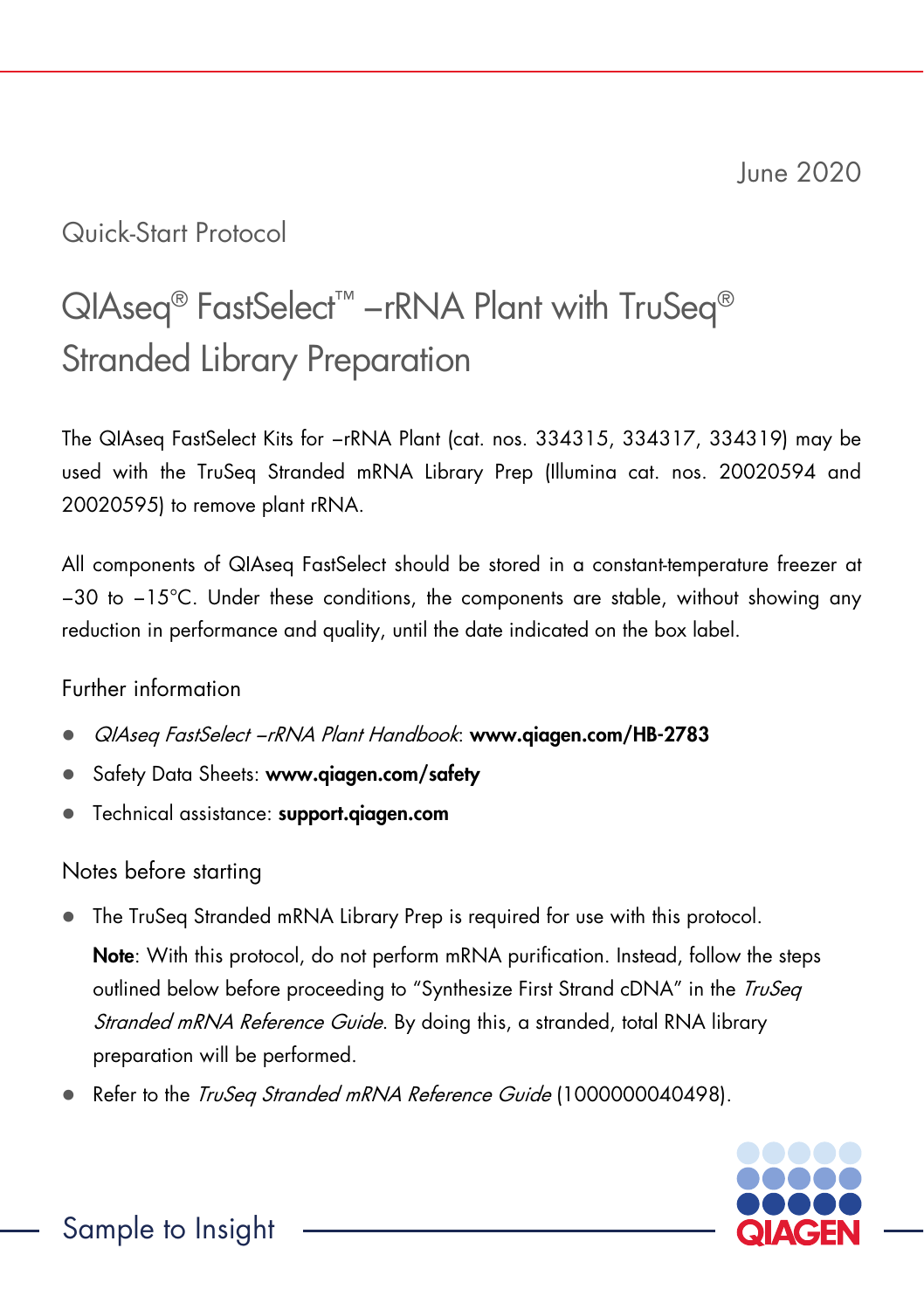## Procedure

- 1. Vortex the tube(s) from the QIAseq FastSelect Kit, and then briefly centrifuge to collect residual liquid from the sides of the tubes.
- 2. To 100 ng − 1 µg of total RNA, which is required to be in a maximum volume of 5 μl, add 1 μl of QIAseq FastSelect −rRNA Plant.
- 3. From the TruSeq Stranded mRNA Library Prep, add 14.5 μl FPF to bring the volume of the reaction to 20.5 μl.
- 4. Mix thoroughly by pipetting up and down several times, and then briefly centrifuge to collect residual liquid from the sides of the tubes.
- 5. Incubate in a thermal cycler with a heated lid, as described in Table 1 (next page). Important: Table 2 (next page) can be consulted to adjust RNA insert size. Irrespective of time at 94°C, steps 2−9 listed in Table 1 must be performed.
- 6. Using 17 µl of this fragmented/hybridized RNA, refer to the *TruSeg Stranded mRNA* Reference Guide and immediately proceed to "Synthesize First Strand cDNA." Note: From the *TruSea Stranded mRNA Reference Guide*, the procedural step "Place the RBP plate on the magnetic stand and wait until the liquid is clear (~5 minutes)" is not applicable.
- 7. Follow the *TruSea Stranded mRNA Reference Guide* to perform all remaining library construction steps.

Important: It is highly recommended to dilute the Illumina adapters 2-fold compared to what is suggested in the default Illuming protocol.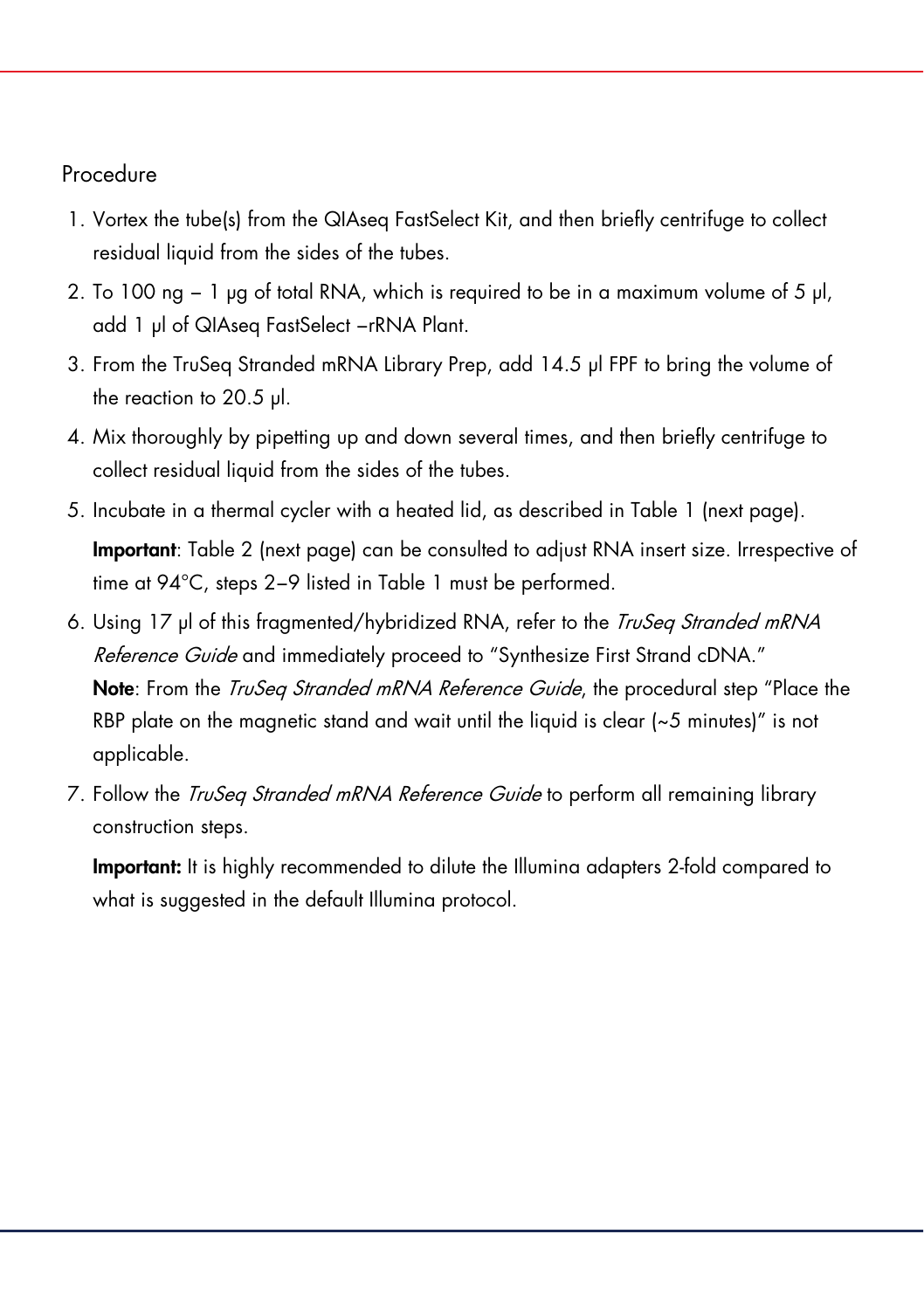| <b>Step</b>    | Time and temperature    |
|----------------|-------------------------|
| $1*$           | 8 min at 94°C*          |
| $\overline{2}$ | 2 min at 75°C           |
| 3              | 2 min at 70°C           |
| $\overline{4}$ | 2 min at $65^{\circ}$ C |
| 5              | 2 min at $60^{\circ}$ C |
| 6              | 2 min at 55°C           |
| 7              | 2 min at 37°C           |
| 8              | 2 min at 25°C           |
| 9              | Hold at 4°C             |

Table 1. Combined TruSeq Stranded fragmentation and FastSelect hybridization protocol

\* The initial step at 94°C can be modified to permit longer RNA insert sizes. Refer to Table 2 for recommendations.

| Table 2. Fragmentation time at 94°C for alternative RNA insert sizes |  |  |
|----------------------------------------------------------------------|--|--|
|----------------------------------------------------------------------|--|--|

| Time at 94°C     | Range of insert length (bp) | Median insert length (bp) | Average final library size<br>(Bioanalyzer bp) |
|------------------|-----------------------------|---------------------------|------------------------------------------------|
| $0 \text{ min}$  | 130-350                     | 200                       | 467                                            |
| 1 min            | $130 - 310$                 | 190                       | 439                                            |
| $2$ min          | 130-290                     | 185                       | 410                                            |
| $3$ min          | $125 - 250$                 | 165                       | 366                                            |
| $4$ min          | $120 - 225$                 | 160                       | 326                                            |
| 8 min            | $120 - 210$                 | 155                       | 309                                            |
| $12 \text{ min}$ | $115 - 180$                 | 140                       | 272                                            |